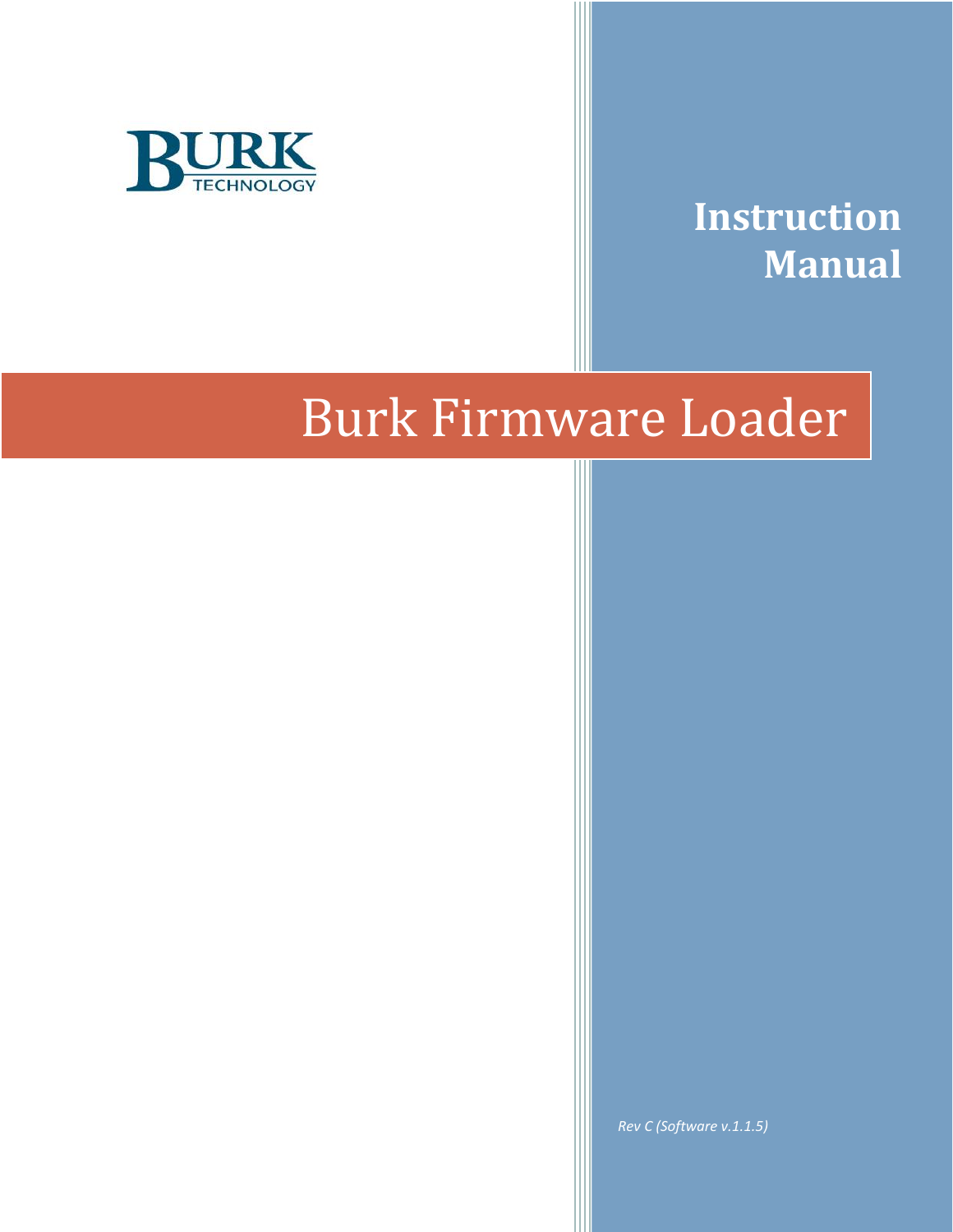# Copyright©2022

Burk Technology, Inc. All rights reserved. Information in this manual is subject to change without notice.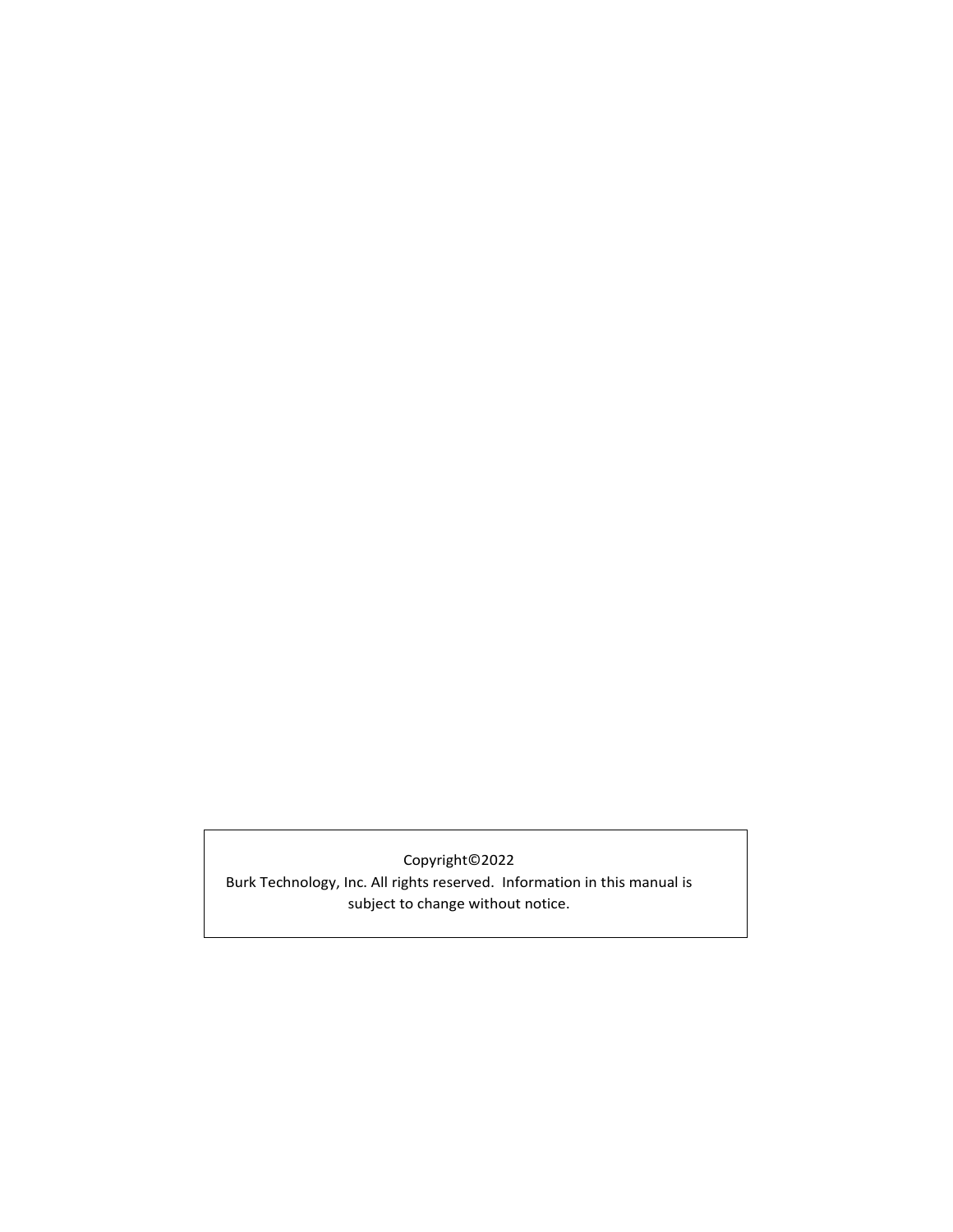#### <span id="page-2-0"></span>**USING THIS MANUAL**

This manual is best viewed as a .pdf on a computer or tablet, as there are many hypertext links to help you get to the section you need. Since most of the initial setup requires a web browser, keeping a copy of the manual in .pdf form on the same machine is recommended.

The .pdf file has bookmarks to help with navigation, so be sure you have a current copy of Adobe Reader on your computer and have the Bookmarks enabled. You can download the most recent version at [http://get.adobe.com/reader/.](http://get.adobe.com/reader/)

To enable bookmarks, press  $\Box$  and expand the desired section by pressing  $\overline{\mathbb{F}}$ .

You can also jump directly to a section from the **[TABLE OF](#page-3-0)  [CONTENTS](#page-3-0)**. Just click on the section or page number to go directly there.

Please take a few minutes to familiarize yourself with the



organization of this manual, as it will likely save time later when you need to find a specific piece of information quickly. Throughout the manual, you will find hypertext links like this: **[USING THIS MANUAL](#page-2-0)** Click on the link to go directly to the named section.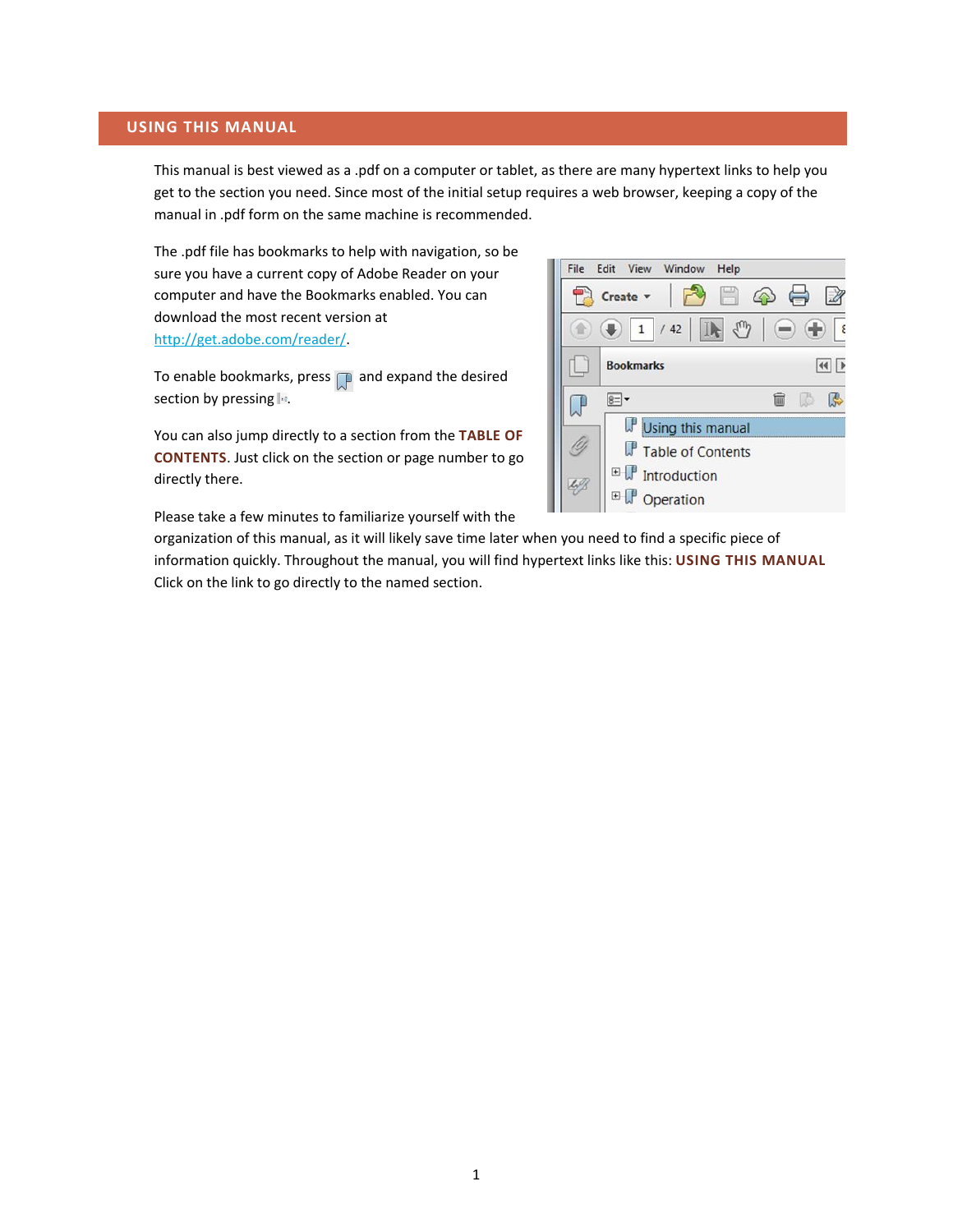# TABLE OF CONTENTS

<span id="page-3-0"></span>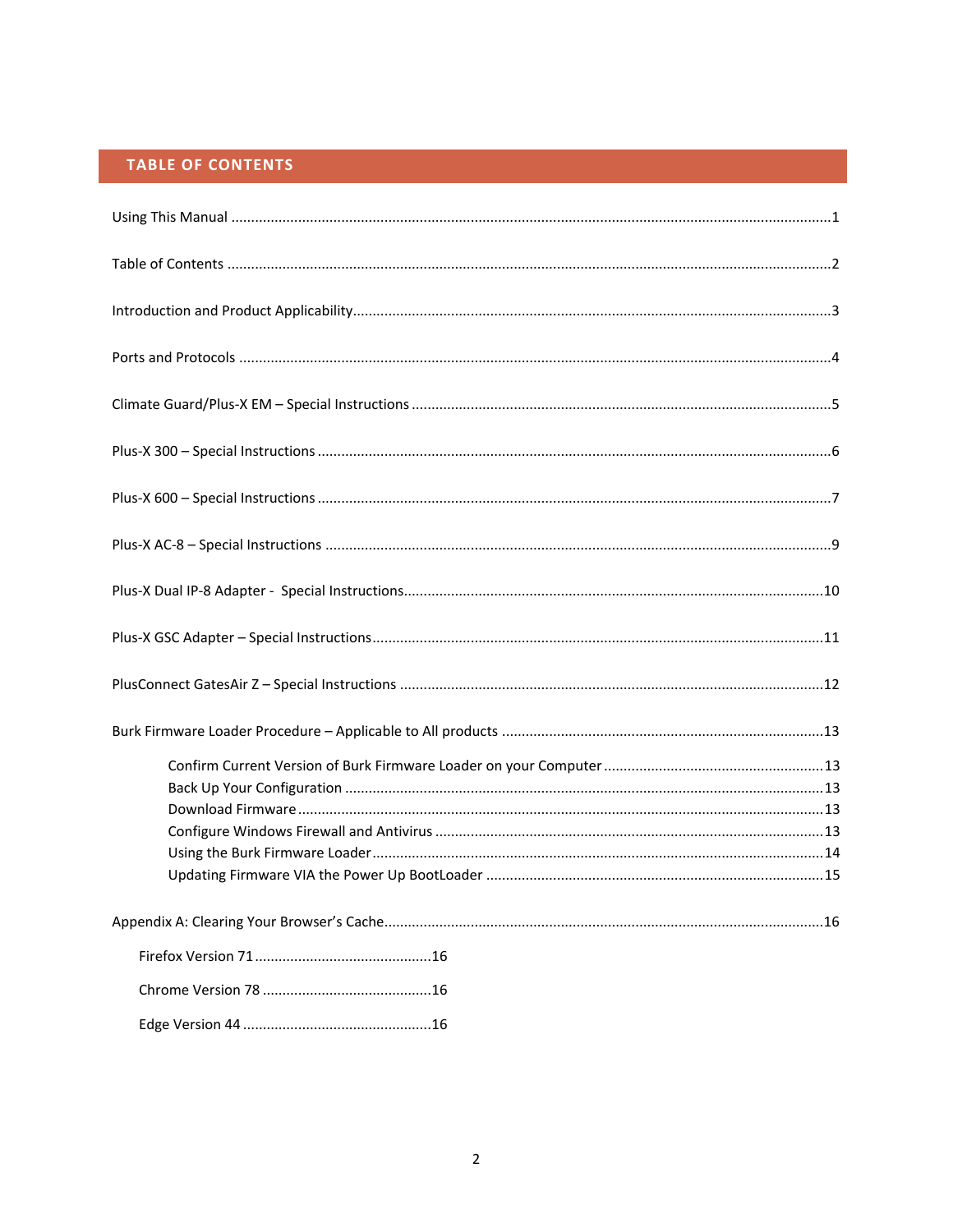## <span id="page-4-0"></span>**INTRODUCTION AND PRODUCT APPLICABILITY**

The Burk Firmware Loader is a tool that lets you update Burk firmware when new versions are released. The Burk Firmware Loader must be installed on a computer running the Windows 10 Pro 64-bit or Windows 11 Pro operating system.

Table 1 provides pertinent information for updating to the latest version of product firmware. Follow the instructions that apply to your specific product.

#### **Table 1. Product-Specific Instructions for Firmware Uploads**

| <b>PRODUCT</b>        | <b>Update Process Summary</b>                                                             |
|-----------------------|-------------------------------------------------------------------------------------------|
| <b>ARC PLUS</b>       |                                                                                           |
| <b>ARC PLUS SL</b>    |                                                                                           |
| <b>ARC PLUS TOUCH</b> |                                                                                           |
| <b>ARC SOLO</b>       |                                                                                           |
| <b>ARCHER</b>         | Update to the latest firmware version using the BURK FIRMWARE LOADER<br><b>PROCEDURE.</b> |
| <b>ARCTURUS</b>       |                                                                                           |
| <b>PLUS-X VSWR</b>    |                                                                                           |
| <b>RF SCOUT PLUS</b>  |                                                                                           |
| <b>DUAL SWITCH</b>    |                                                                                           |
| <b>CONTROLLER</b>     |                                                                                           |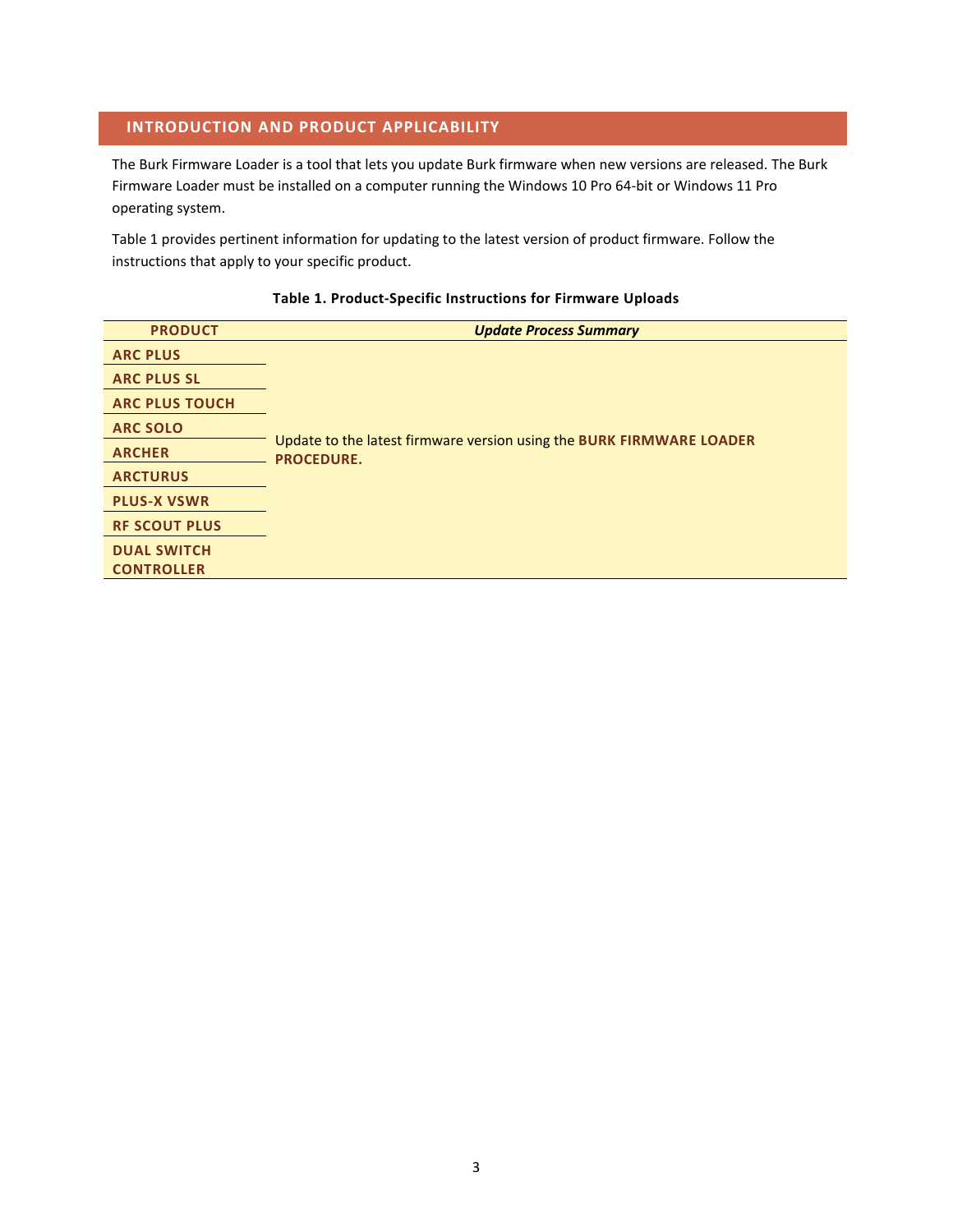| <b>PRODUCT</b>                            | <b>Update Process Summary</b>                                                                                                                                                                                                                                                                                                                                                                                                                                                                                                                                                                                     |  |  |  |
|-------------------------------------------|-------------------------------------------------------------------------------------------------------------------------------------------------------------------------------------------------------------------------------------------------------------------------------------------------------------------------------------------------------------------------------------------------------------------------------------------------------------------------------------------------------------------------------------------------------------------------------------------------------------------|--|--|--|
|                                           | If your current firmware version is lower than 1.1.0, see the product-specific section                                                                                                                                                                                                                                                                                                                                                                                                                                                                                                                            |  |  |  |
|                                           | <b>PORTS AND PROTOCOLS</b>                                                                                                                                                                                                                                                                                                                                                                                                                                                                                                                                                                                        |  |  |  |
|                                           | The Burk product line uses two IP based protocols for updating firmware. For products<br>including the ARC Plus, ARC Plus Touch, ARC Plus SL and Arcturus, the firmware is<br>updated using the data port that you have set on the unit. These units employ a<br>proprietary Burk Technology protocol using TCP communications over ethernet. The<br>selected port must be open for TCP network traffic from the PC attempting the upload<br>firmware to the Burk unit.                                                                                                                                           |  |  |  |
|                                           | For all other products the Burk Firmware Loader uses ports 69 TFTP/UDP protocol and<br>port 21 FTP/TCP protocol. The connection process for these products is as follows:                                                                                                                                                                                                                                                                                                                                                                                                                                         |  |  |  |
|                                           | 1.<br>An FTP connection is made to verify login<br>credentials and start the upload process.                                                                                                                                                                                                                                                                                                                                                                                                                                                                                                                      |  |  |  |
|                                           | A TFTP connection is opened to push the<br>2.<br>firmware to the Burk unit.                                                                                                                                                                                                                                                                                                                                                                                                                                                                                                                                       |  |  |  |
| <b>CLIMATE GUARD</b>                      | The unit is rebooted and an FTP connection is<br>3.                                                                                                                                                                                                                                                                                                                                                                                                                                                                                                                                                               |  |  |  |
|                                           | made to load the separate web page (.bin) file                                                                                                                                                                                                                                                                                                                                                                                                                                                                                                                                                                    |  |  |  |
|                                           | if applicable.                                                                                                                                                                                                                                                                                                                                                                                                                                                                                                                                                                                                    |  |  |  |
|                                           |                                                                                                                                                                                                                                                                                                                                                                                                                                                                                                                                                                                                                   |  |  |  |
|                                           | Note: Models such as the PlusConnect and the Plus-X 300 do not have a separate web page<br>file.                                                                                                                                                                                                                                                                                                                                                                                                                                                                                                                  |  |  |  |
|                                           | Tip: The Burk Firmware Loader allows you edit which ports get used externally for TFTP and<br>FTP. When updating units via the public internet outside your company firewall, you can<br>select alternate ports for TFTP and FTP then have them port forwarded to 69 and 21<br>internally to your network. This can be useful if direct access to ports 69 and 21 is not<br>allowed. Normally you can leave the port settings at their default values.<br>Climate Guard/Plus-X EM. If your current firmware version is 1.1.3 or higher, update to<br>the latest version using the BURK FIRMWARE LOADER PROCEDURE. |  |  |  |
| <b>PLUS-X 300</b>                         | If your current firmware version is lower than version 1.0.17, see the product-specific<br>section PLUS-X 300. If your current firmware version is 1.0.17 or higher, update to the<br>latest version using the BURK FIRMWARE LOADER PROCEDURE.                                                                                                                                                                                                                                                                                                                                                                    |  |  |  |
| <b>PLUS-X 600</b>                         | If your current firmware version is lower than version 1.0.10, see the product-specific<br>section PLUS-X 600. If your current firmware version is 1.0.10 or higher, update to the<br>latest version using the BURK FIRMWARE LOADER PROCEDURE.                                                                                                                                                                                                                                                                                                                                                                    |  |  |  |
| <b>PLUS-X AC-8</b>                        | If your current firmware version is lower than version 1.0.16, then see the product-<br>specific section PLUS-X AC-8. If your current firmware version is 1.0.16 or higher,<br>update to the latest version using the BURK FIRMWARE LOADER PROCEDURE.                                                                                                                                                                                                                                                                                                                                                             |  |  |  |
| <b>PLUS-X DUAL IP-8</b><br><b>ADAPTER</b> | If your current firmware version is lower than version 1.0.10, see the product-specific<br>section PLUS-X DUAL IP-8 ADAPTER. If your current firmware version is 1.0.10 or<br>higher, update to the latest version using the BURK FIRMWARE LOADER PROCEDURE.                                                                                                                                                                                                                                                                                                                                                      |  |  |  |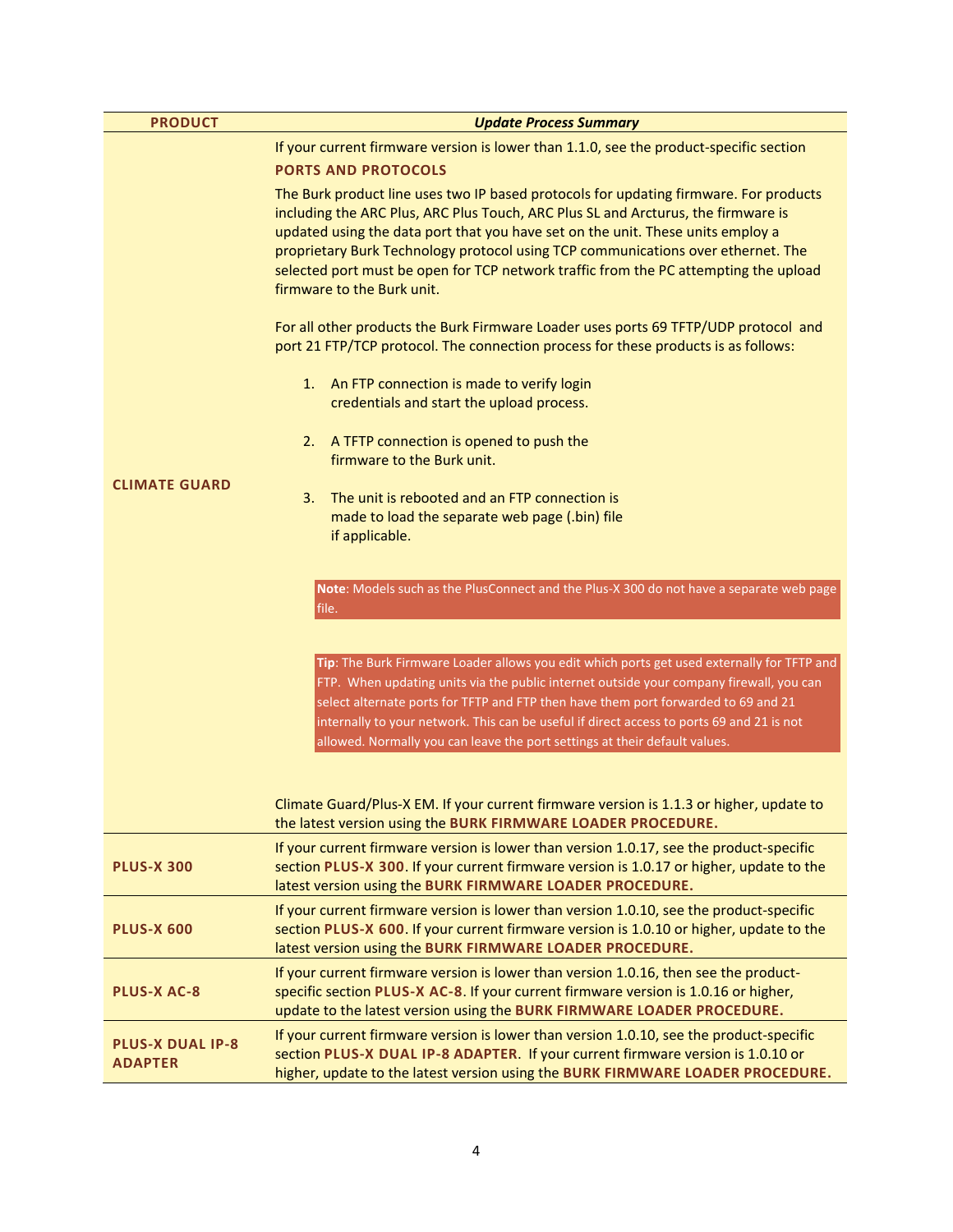| <b>PRODUCT</b>                      | <b>Update Process Summary</b>                                                                                                                                                                                                                                                                                                                                                                                                                          |  |  |  |
|-------------------------------------|--------------------------------------------------------------------------------------------------------------------------------------------------------------------------------------------------------------------------------------------------------------------------------------------------------------------------------------------------------------------------------------------------------------------------------------------------------|--|--|--|
|                                     | If your current firmware version is lower than version 1.1.0, see the product-specific<br>section                                                                                                                                                                                                                                                                                                                                                      |  |  |  |
|                                     | <b>PORTS AND PROTOCOLS</b>                                                                                                                                                                                                                                                                                                                                                                                                                             |  |  |  |
|                                     | The Burk product line uses two IP based protocols for updating firmware. For products                                                                                                                                                                                                                                                                                                                                                                  |  |  |  |
|                                     | including the ARC Plus, ARC Plus Touch, ARC Plus SL and Arcturus, the firmware is                                                                                                                                                                                                                                                                                                                                                                      |  |  |  |
|                                     | updated using the data port that you have set on the unit. These units employ a                                                                                                                                                                                                                                                                                                                                                                        |  |  |  |
|                                     | proprietary Burk Technology protocol using TCP communications over ethernet. The                                                                                                                                                                                                                                                                                                                                                                       |  |  |  |
|                                     | selected port must be open for TCP network traffic from the PC attempting the upload<br>firmware to the Burk unit.                                                                                                                                                                                                                                                                                                                                     |  |  |  |
|                                     | For all other products the Burk Firmware Loader uses ports 69 TFTP/UDP protocol and                                                                                                                                                                                                                                                                                                                                                                    |  |  |  |
|                                     | port 21 FTP/TCP protocol. The connection process for these products is as follows:                                                                                                                                                                                                                                                                                                                                                                     |  |  |  |
|                                     | An FTP connection is made to verify login<br>4.                                                                                                                                                                                                                                                                                                                                                                                                        |  |  |  |
|                                     | credentials and start the upload process.                                                                                                                                                                                                                                                                                                                                                                                                              |  |  |  |
|                                     | 5.<br>A TFTP connection is opened to push the                                                                                                                                                                                                                                                                                                                                                                                                          |  |  |  |
| <b>PLUS-X EM</b>                    | firmware to the Burk unit.                                                                                                                                                                                                                                                                                                                                                                                                                             |  |  |  |
|                                     | The unit is rebooted and an FTP connection is<br>6.                                                                                                                                                                                                                                                                                                                                                                                                    |  |  |  |
|                                     | made to load the separate web page (.bin) file<br>if applicable.                                                                                                                                                                                                                                                                                                                                                                                       |  |  |  |
|                                     |                                                                                                                                                                                                                                                                                                                                                                                                                                                        |  |  |  |
|                                     | Note: Models such as the PlusConnect and the Plus-X 300 do not have a separate web page<br>file.                                                                                                                                                                                                                                                                                                                                                       |  |  |  |
|                                     | Tip: The Burk Firmware Loader allows you edit which ports get used externally for TFTP and<br>FTP. When updating units via the public internet outside your company firewall, you can<br>select alternate ports for TFTP and FTP then have them port forwarded to 69 and 21<br>internally to your network. This can be useful if direct access to ports 69 and 21 is not<br>allowed. Normally you can leave the port settings at their default values. |  |  |  |
|                                     | Climate Guard/Plus-X EM. If your current firmware version is 1.1.3 or higher, update to<br>the latest version using the BURK FIRMWARE LOADER PROCEDURE.                                                                                                                                                                                                                                                                                                |  |  |  |
| <b>PLUS-X GSC</b><br><b>ADAPTER</b> | If your current firmware version is lower than version 1.0.10, see the product-specific<br>section PLUS-X GSC ADAPTER. If your current firmware version is 1.0.10 or higher,<br>update to the latest version using the BURK FIRMWARE LOADER PROCEDURE.                                                                                                                                                                                                 |  |  |  |
| <b>PLUS-X ICRU</b>                  | If your current firmware version is 1.0.18 or lower, contact Burk Technical Support for<br>assistance. If your current firmware version is 1.0.19 or higher, update to the latest<br>version using the BURK FIRMWARE LOADER PROCEDURE.                                                                                                                                                                                                                 |  |  |  |
| <b>PLUS-X IIU</b>                   | If your current firmware version is 1.0.7 or lower, contact Burk Technical Support for<br>assistance. If your current firmware version is 1.1.0 or higher, update to the latest<br>version using the BURK FIRMWARE LOADER PROCEDURE.                                                                                                                                                                                                                   |  |  |  |
| <b>PLUSCONNECT 3DX</b>              | To update the PlusConnect 3DX please follow the procedure                                                                                                                                                                                                                                                                                                                                                                                              |  |  |  |
|                                     | <b>UPDATING FIRMWARE VIA THE POWER UP BOOTLOADER</b>                                                                                                                                                                                                                                                                                                                                                                                                   |  |  |  |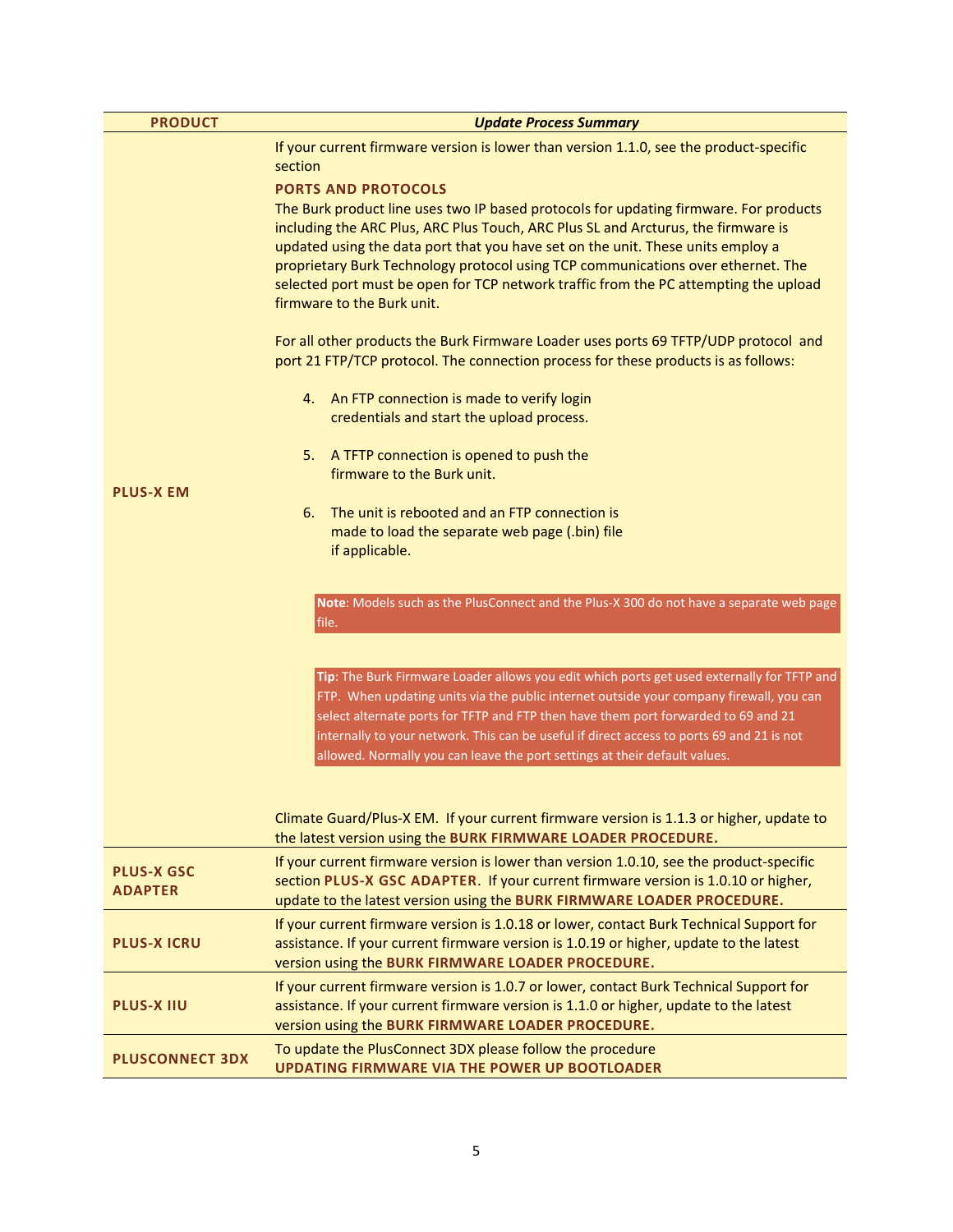| <b>PRODUCT</b>                          | <b>Update Process Summary</b>                                                                                                                                                                                                                                                                                                                                                                                                                                                                                                                                                                                                                                                                                                                                                                                                                                                                                                                                                                                                                                                                                                      |  |  |
|-----------------------------------------|------------------------------------------------------------------------------------------------------------------------------------------------------------------------------------------------------------------------------------------------------------------------------------------------------------------------------------------------------------------------------------------------------------------------------------------------------------------------------------------------------------------------------------------------------------------------------------------------------------------------------------------------------------------------------------------------------------------------------------------------------------------------------------------------------------------------------------------------------------------------------------------------------------------------------------------------------------------------------------------------------------------------------------------------------------------------------------------------------------------------------------|--|--|
| <b>PLUSCONNECT</b><br><b>GATESAIR Z</b> | See the product-specific section:<br><b>PORTS AND PROTOCOLS</b><br>THE BURK PRODUCT LINE USES TWO IP BASED PROTOCOLS FOR UPDATING<br>FIRMWARE. For products including the ARC Plus, ARC Plus Touch, ARC Plus SL and<br>Arcturus, the firmware is updated using the data port that you have set on the unit.<br>These units employ a proprietary Burk Technology protocol using TCP communications<br>over ethernet. The selected port must be open for TCP network traffic from the PC<br>attempting the upload firmware to the Burk unit.<br>For all other products the Burk Firmware Loader uses ports 69 TFTP/UDP protocol and<br>port 21 FTP/TCP protocol. The connection process for these products is as follows:<br>7. An FTP connection is made to verify login<br>credentials and start the upload process.<br>A TFTP connection is opened to push the<br>8.<br>firmware to the Burk unit.<br>The unit is rebooted and an FTP connection is<br>9.<br>made to load the separate web page (.bin) file<br>if applicable.<br>Note: Models such as the PlusConnect and the Plus-X 300 do not have a separate web page<br>file. |  |  |
|                                         | Tip: The Burk Firmware Loader allows you edit which ports get used externally for TFTP and<br>FTP. When updating units via the public internet outside your company firewall, you can<br>select alternate ports for TFTP and FTP then have them port forwarded to 69 and 21<br>internally to your network. This can be useful if direct access to ports 69 and 21 is not<br>allowed. Normally you can leave the port settings at their default values.<br>Climate Guard/Plus-X EM.                                                                                                                                                                                                                                                                                                                                                                                                                                                                                                                                                                                                                                                 |  |  |
| <b>OTHER</b><br><b>PLUSCONNECTS</b>     | Refer to the PlusConnect model-specific manual here: PlusConnect Downloads.<br>For further instructions on updating firmware for your PlusConnect use the procedure<br><b>UPDATING FIRMWARE VIA THE POWER UP BOOTLOADER (Excluding GatesAir Z).</b>                                                                                                                                                                                                                                                                                                                                                                                                                                                                                                                                                                                                                                                                                                                                                                                                                                                                                |  |  |

# <span id="page-7-1"></span><span id="page-7-0"></span>**PORTS AND PROTOCOLS**

The Burk product line uses two IP based protocols for updating firmware. For products including the ARC Plus, ARC Plus Touch, ARC Plus SL and Arcturus, the firmware is updated using the data port that you have set on the unit. These units employ a proprietary Burk Technology protocol using TCP communications over ethernet. The selected port must be open for TCP network traffic from the PC attempting the upload firmware to the Burk unit.

For all other products the Burk Firmware Loader uses ports 69 TFTP/UDP protocol and port 21 FTP/TCP protocol. The connection process for these products is as follows: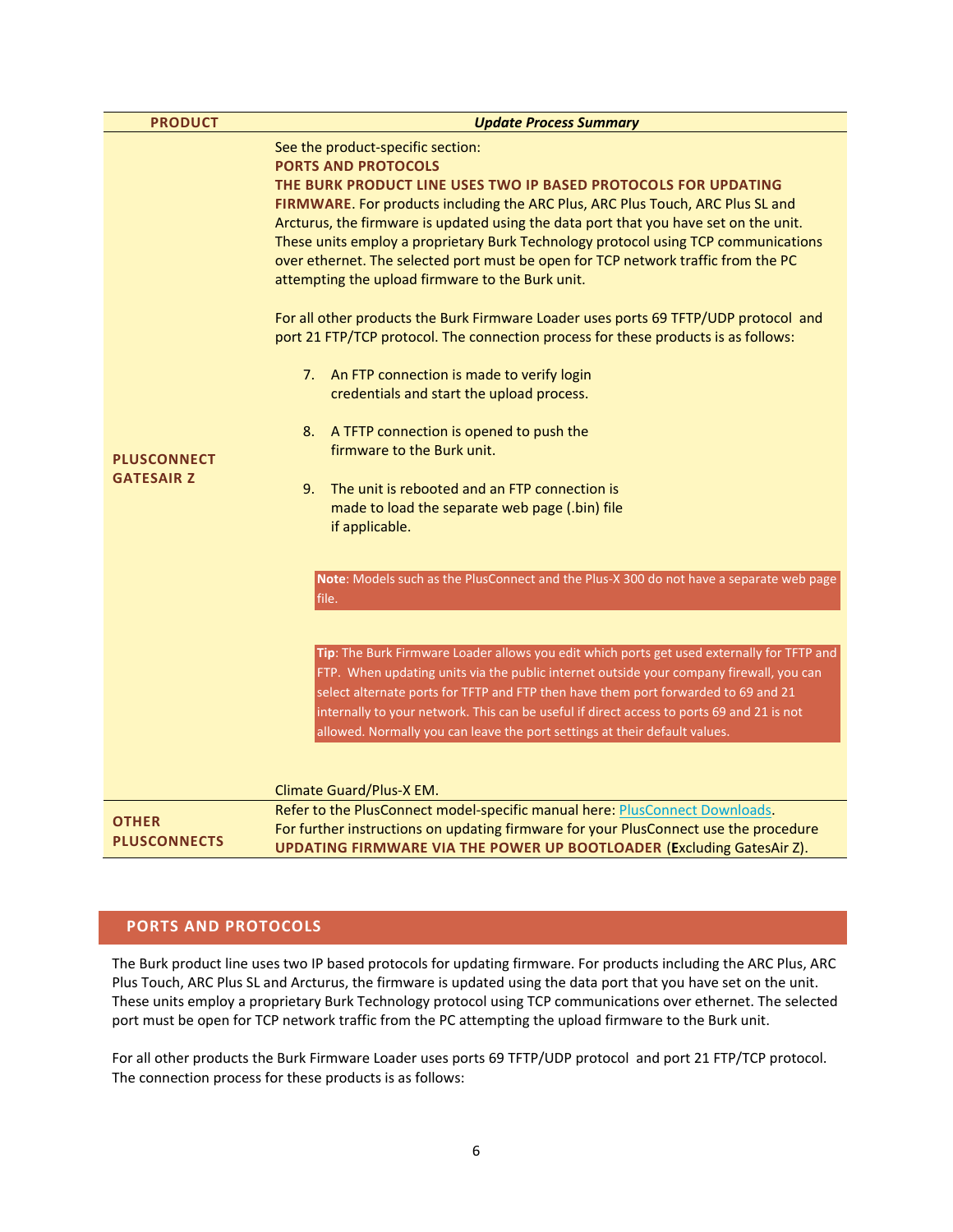- 10. An FTP connection is made to verify login credentials and start the upload process.
- 11. A TFTP connection is opened to push the firmware to the Burk unit.
- 12. The unit is rebooted and an FTP connection is made to load the separate web page (.bin) file if applicable.

**Note**: Models such as the PlusConnect and the Plus-X 300 do not have a separate web page file.

**Tip**: The Burk Firmware Loader allows you edit which ports get used externally for TFTP and FTP. When updating units via the public internet outside your company firewall, you can select alternate ports for TFTP and FTP then have them port forwarded to 69 and 21 internally to your network. This can be useful if direct access to ports 69 and 21 is not allowed. Normally you can leave the port settings at their default values.

| # Burk Firmware Loader                                  |                                    |              | П     | ×        |
|---------------------------------------------------------|------------------------------------|--------------|-------|----------|
|                                                         | Select the type of unit to update: | $\checkmark$ |       |          |
| IP Address:<br>69<br>÷<br><b>TFTP Port:</b><br>Usemame: | 21<br>÷<br>FTP Port:<br>Password:  |              |       |          |
| Firmware file:                                          |                                    |              |       | $\cdots$ |
| Version 1.1.5.25414                                     | Upload                             |              | Close |          |

# <span id="page-8-0"></span>**CLIMATE GUARD/PLUS-X EM – SPECIAL INSTRUCTIONS**

If your current firmware version is greater or equal to 1.1.0, check with Table 1. If your current firmware version is lower than 1.1.0, follow these steps to upgrade to version (1.1.3) before updating to the latest version. The current firmware revision can be found on the System Information page by first clicking on the Setup page of the Climate Guard or Plus-X EM web interface.

1. Visit the Climate Guard or Plus-X EM support page a[t https://www.burk.com/downloads.](https://www.burk.com/downloads) In the box titled "Firmware & Downloads", right-click the correct firmware for your unit, as indicated in the table below, and choose **Save Link As** to save a copy of the file on your computer.

|  | <b>Table 2: Product-Specific Links</b> |  |
|--|----------------------------------------|--|
|--|----------------------------------------|--|

| <b>IF YOUR UNIT IS:</b> | <b>RIGHT-CLICK ON:</b>       | <b>AND SAVE THE FILE AS:</b> |
|-------------------------|------------------------------|------------------------------|
| <b>CLIMATE GUARD</b>    | Climate Guard 1.0.x to 1.1.3 | Cpu 1 1 3 WithBootLoader.bin |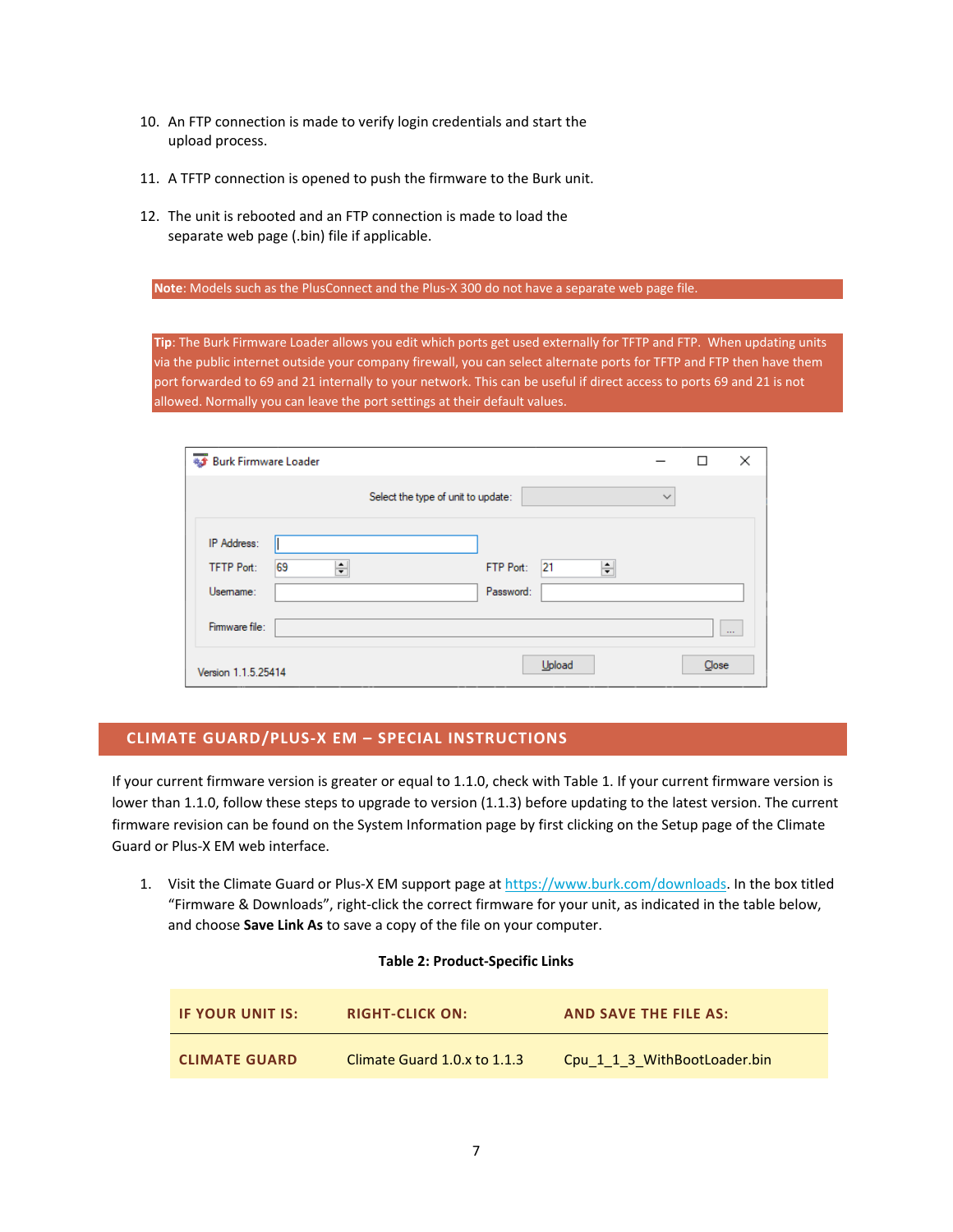| <b>CLIMATE GUARD LT</b> | Climate Guard LT 1.0.x to 1.1.3 | CpuLt 1 1 3 WithBootLoader.bin     |
|-------------------------|---------------------------------|------------------------------------|
| <b>PLUS-X EM64</b>      | Plus-X EM64 1.0.x to 1.1.3      | PlusXEM64 1 1 3 WithBootloader.bin |
| <b>PLUS-X EM32</b>      | Plus-X EM32 1.0.x to 1.1.3      | PlusXEm32 1 1 3 WithBootLoader.bin |

**2.** To upload the firmware, click the **Upload Firmware** link on the Setup page of the Climate Guard or Plus-X EM web interface. Click **Choose File** under **Main Firmware**, select the file saved above, and click **Upload**.

| RURK<br>Climate <sub>Guard</sub><br><b>TECHNOLOGY</b> |                        |                              |               |                |
|-------------------------------------------------------|------------------------|------------------------------|---------------|----------------|
| <b>Overview</b>                                       | <b>Sensors</b>         | <b>Cameras</b>               | <b>Alerts</b> | <b>History</b> |
| <b>Basic Settings</b>                                 | <b>Upload Firmware</b> |                              |               |                |
| <b>Networking</b><br>Web                              | <b>Main Firmware</b>   |                              |               |                |
| Email                                                 |                        | Choose File   No file chosen | Upload        |                |
| <b>SNMP</b><br><b>Time</b>                            | <b>Module Firmware</b> |                              |               |                |
| <b>Upload Firmware</b>                                |                        |                              |               |                |
| <b>Ilsers</b><br><b>Notifications</b>                 |                        | Choose File No file chosen   | Upload        |                |
| <b>Status Updates</b>                                 |                        |                              |               |                |
| <b>System Information</b>                             |                        |                              |               |                |
| <b>System Log</b><br><b>Advanced</b>                  |                        |                              |               |                |

3. It is recommended that you clear your browser's cache before continuing to the next step. See **[APPENDIX](#page-19-0)  [A: CLEARING YOUR BROWSER'S CACHE](#page-19-0).**



4. Proceed to the **[BURK FIRMWARE LOADER PROCEDURE](#page-16-0)** to update to the latest version of firmware.

#### <span id="page-9-0"></span>**PLUS-X 300 – SPECIAL INSTRUCTIONS**

If your current firmware version is greater or equal to 1.0.17, check with Table 1. If your current firmware version is lower than 1.0.17, follow these steps to upgrade to version (1.0.17) before updating to the latest version. The current firmware revision is displayed on the login screen when you first access the Plus-X 300 web interface.

- 1. Visi[t https://www.burk.com/downloads](https://www.burk.com/downloads) and select the Plus-X 300 support page. In the box titled "Firmware & Downloads", right-click *Plus-X 300 1.0.17 With Bootloader*, and choose **Save Link As** to save a copy of the file on your computer.
- 2. Extract the file *PlusX300\_1\_0\_17\_WithBootloader.bin* and place it in an accessible directory on your PC.
- 3. Log into the Plus-X 300 web interface and edit the URL in your web browser to [*address*]/upload, where [*address*] is the IP address assigned to the Plus-X 300. This will take you to the upload page.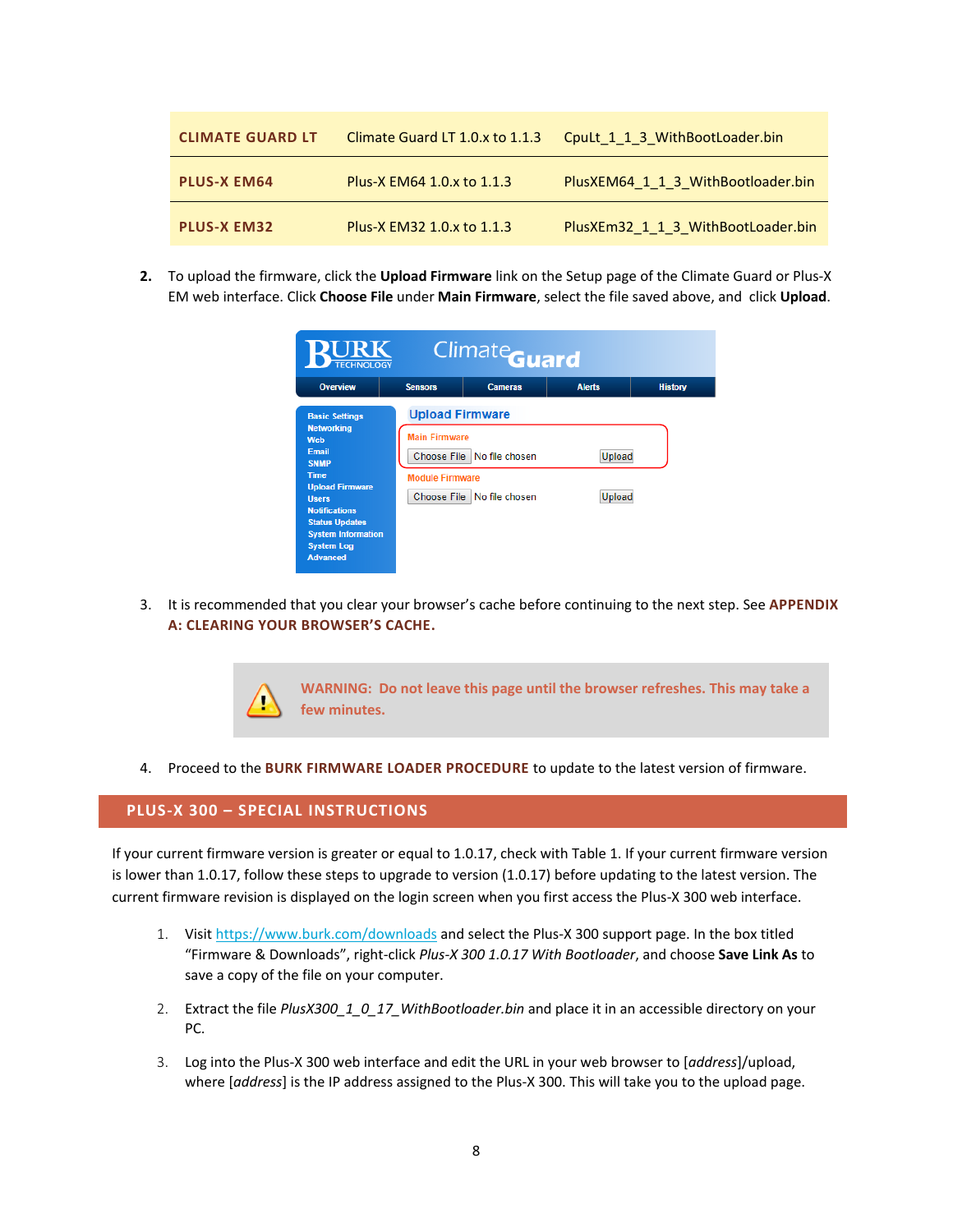4. Click **Choose File** to select the firmware file you just saved and click **Upload** to load the new firmware. The Plus-X 300 will reboot after the firmware upload is complete.



5. It is recommended that you clear your browser's cache before continuing to the next step. See **[APPENDIX A: CLEARING YOUR BROWSER'S CACHE](#page-19-0).**



**WARNING: Do not leave this page until the browser refreshes. This may take a few minutes.**

- 6. Press the Config button three (3) times to reset the unit to factory settings. This will enable DHCP in the Plus-X 300. Enter "PlusX300/" in your browser address bar to automatically find the unit in your network. If your network is not DHCP enabled, then you will need to change the IP address on your computer to 192.168.0.xxx in order to directly communicate with the Plus-X 300 by typing 192.168.0.100 into the address bar of your browser.
- 7. After making a connection with the Plus-X 300 via your browser, change network settings in the Plus-X 300 to have a static IP address within your network. Remember to change your computer settings back to their original settings before you continue.
- 8. Proceed to the **[BURK FIRMWARE LOADER PROCEDURE](#page-16-0)** to update to the latest version firmware.

# <span id="page-10-0"></span>**PLUS-X 600 – SPECIAL INSTRUCTIONS**

If your current firmware version is greater or equal to 1.0.10, check with Table 1. If your current firmware version is 1.0.10 or lower, follow these steps to upgrade to version (1.0.10) before updating to the latest version. The current firmware revision is displayed on the login screen when you first access the Plus-X 600 web interface.

- 1. Visi[t https://www.burk.com/downloads](https://www.burk.com/downloads) and select the Plus-X 600 support page. In the box titled "Firmware & Downloads", right-click *Plus-X 600 1.0.10 With Bootloader*, and choose **Save Link As** to save a copy of the file on your computer.
- 2. Extract the file *PlusX600\_1\_0\_10\_WithBootloader.bin* and place it in an accessible directory on your PC.
- 3. Direct your browser to the IP address of the Plus-X 600, log on, navigate to the **Settings** page and select **Update Firmware** in the menu at the left side of the screen.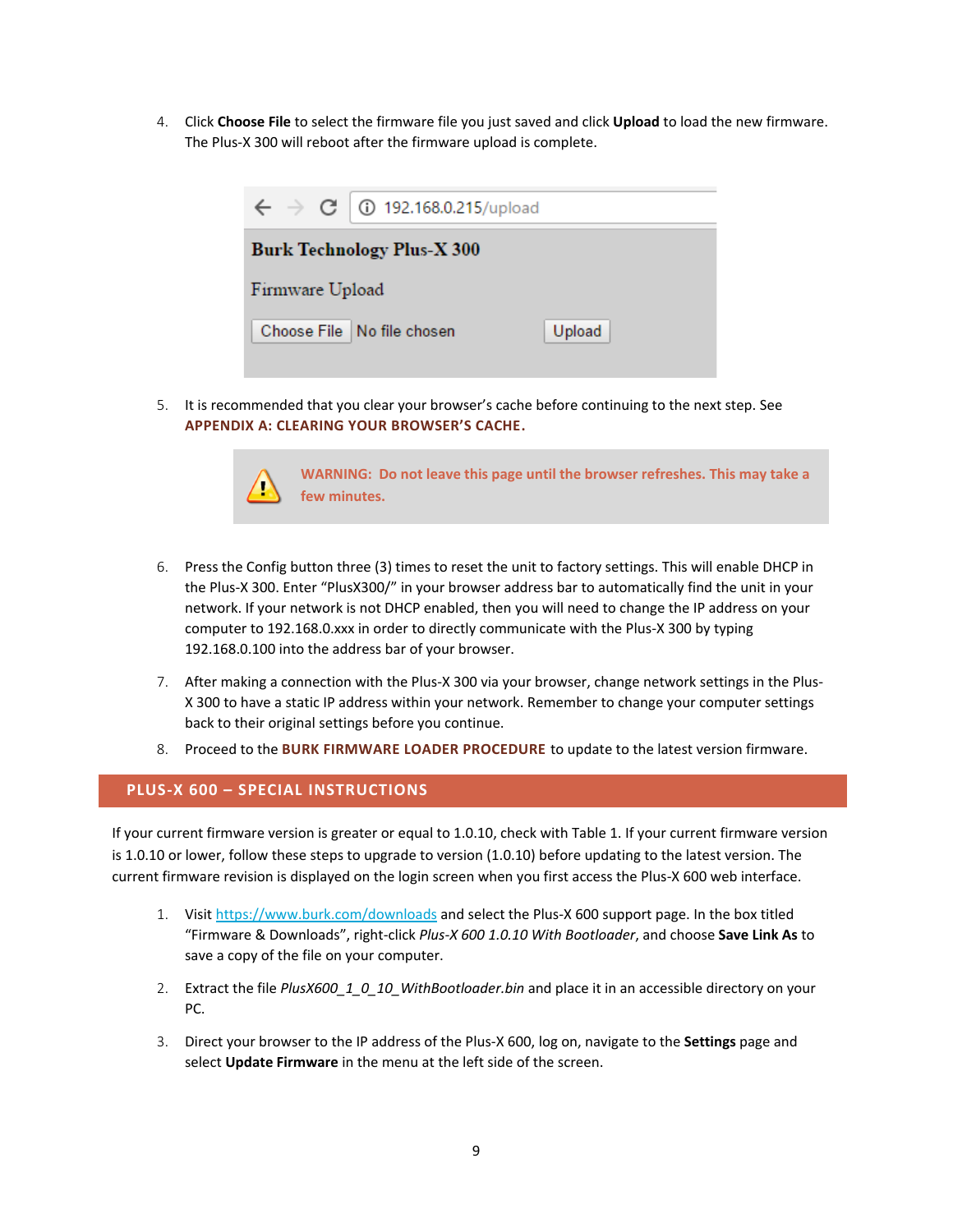4. Click **Browse** button to select the firmware file you just saved and click **Upload** to load the new firmware. The Plus-X 600 will reboot after the firmware upload is complete.

|                                                      | x<br>▣<br>$\Box$                                                   |  |  |
|------------------------------------------------------|--------------------------------------------------------------------|--|--|
|                                                      | B http://192.168 Q - 図 d ×<br>仙 丸<br><b>Burk Technology Plus</b> X |  |  |
| <b>URK</b><br><b>Plus-X 600</b><br><b>TECHNOLOGY</b> |                                                                    |  |  |
| <b>Channel Values</b>                                | Settings<br>Log Off                                                |  |  |
| <b>Network</b>                                       | <b>Upload Firmware File</b>                                        |  |  |
| <b>Relay Pairs</b>                                   | Browse                                                             |  |  |
| <b>Update Firmware</b>                               | Upload                                                             |  |  |
|                                                      |                                                                    |  |  |
|                                                      |                                                                    |  |  |
|                                                      |                                                                    |  |  |
|                                                      |                                                                    |  |  |
|                                                      |                                                                    |  |  |

5. It is recommended that you clear your browser's cache before continuing to the next step. See **[APPENDIX A: CLEARING YOUR BROWSER'S CACHE](#page-19-0).**

> **WARNING: Do not leave this page until the browser refreshes. This may take a few minutes.**

6. Proceed to **[BURK FIRMWARE LOADER PROCEDURE](#page-16-0)** to update to the latest version of firmware.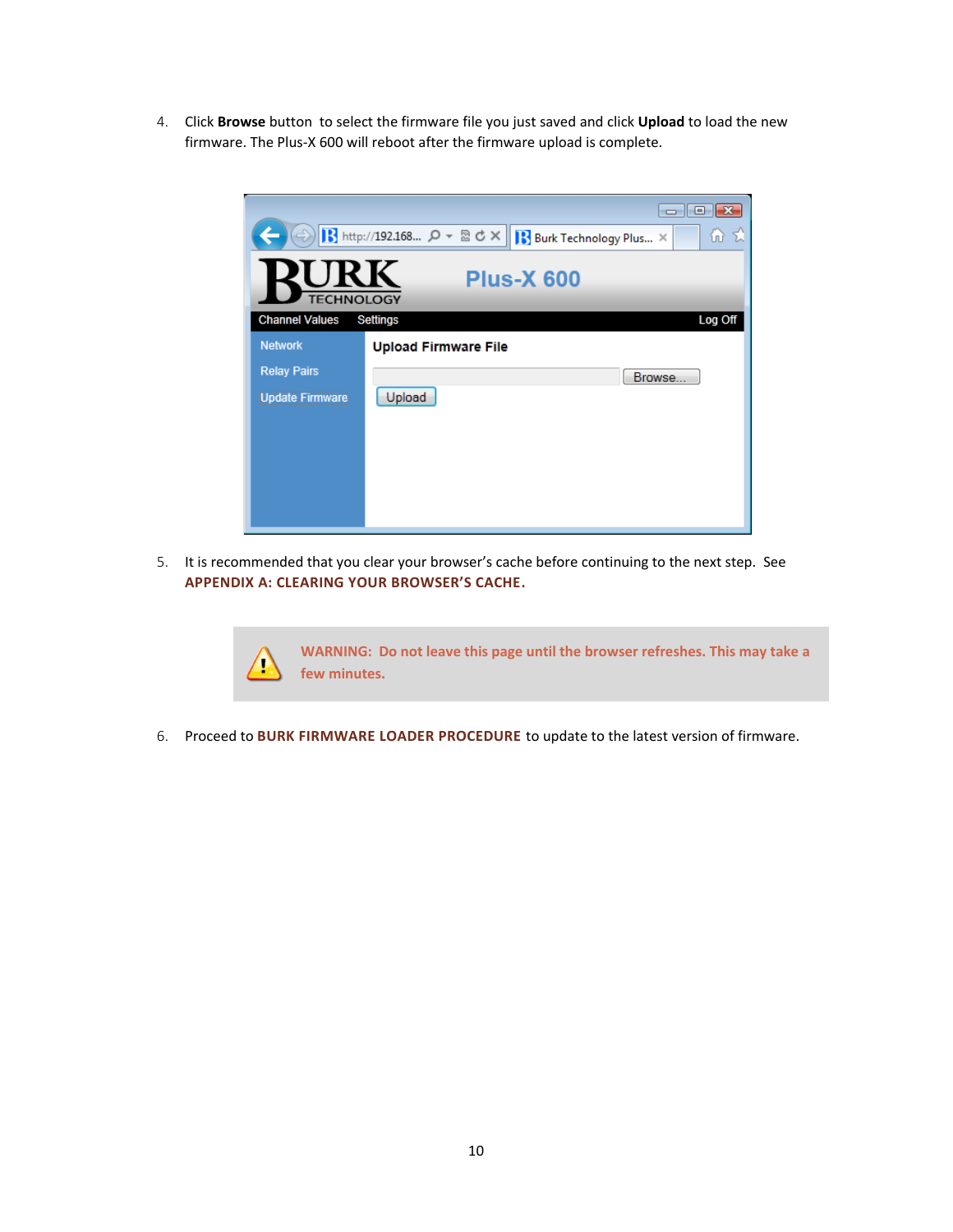## <span id="page-12-0"></span>**PLUS-X AC-8 – SPECIAL INSTRUCTIONS**

If your current firmware version is greater or equal to 1.0.16, check with Table 1. If your current firmware version is lower than 1.0.16, follow these steps to upgrade to version (1.0.16) before updating to the latest version. The current firmware revision is displayed on the login screen when you first access the Plus-X AC-8 web interface.

- 1. Visi[t https://www.burk.com/downloads](https://www.burk.com/downloads) and select the Plus-X AC-8 support page. In the box titled "Firmware & Downloads", right-click *Plus-X AC-8 1.0.16 With Bootloader*, and choose **Save Link As** to save a copy of the file on your computer.
- 2. Extract the file *PlusXAC8\_1\_0\_16\_WithBootloader.bin* and place it in an accessible directory on your PC.
- 3. Log into the Plus-X AC-8 web interface and edit the URL in your web browser to [*address*]/upload, where [*address*] is the IP address assigned to the Plus-X AC-8. This will take you to the upload page.
- 4. Click **Choose File** to select the firmware file you just saved and click **Upload** to load the new firmware. The Plus-X AC-8 will reboot after the firmware upload is complete.



5. It is recommended that you clear your browser's cache before continuing to the next step. See **[APPENDIX A: CLEARING YOUR BROWSER'S CACHE](#page-19-0).**



6. Proceed to the **[BURK FIRMWARE LOADER PROCEDURE](#page-16-0)** to update to the latest version of firmware.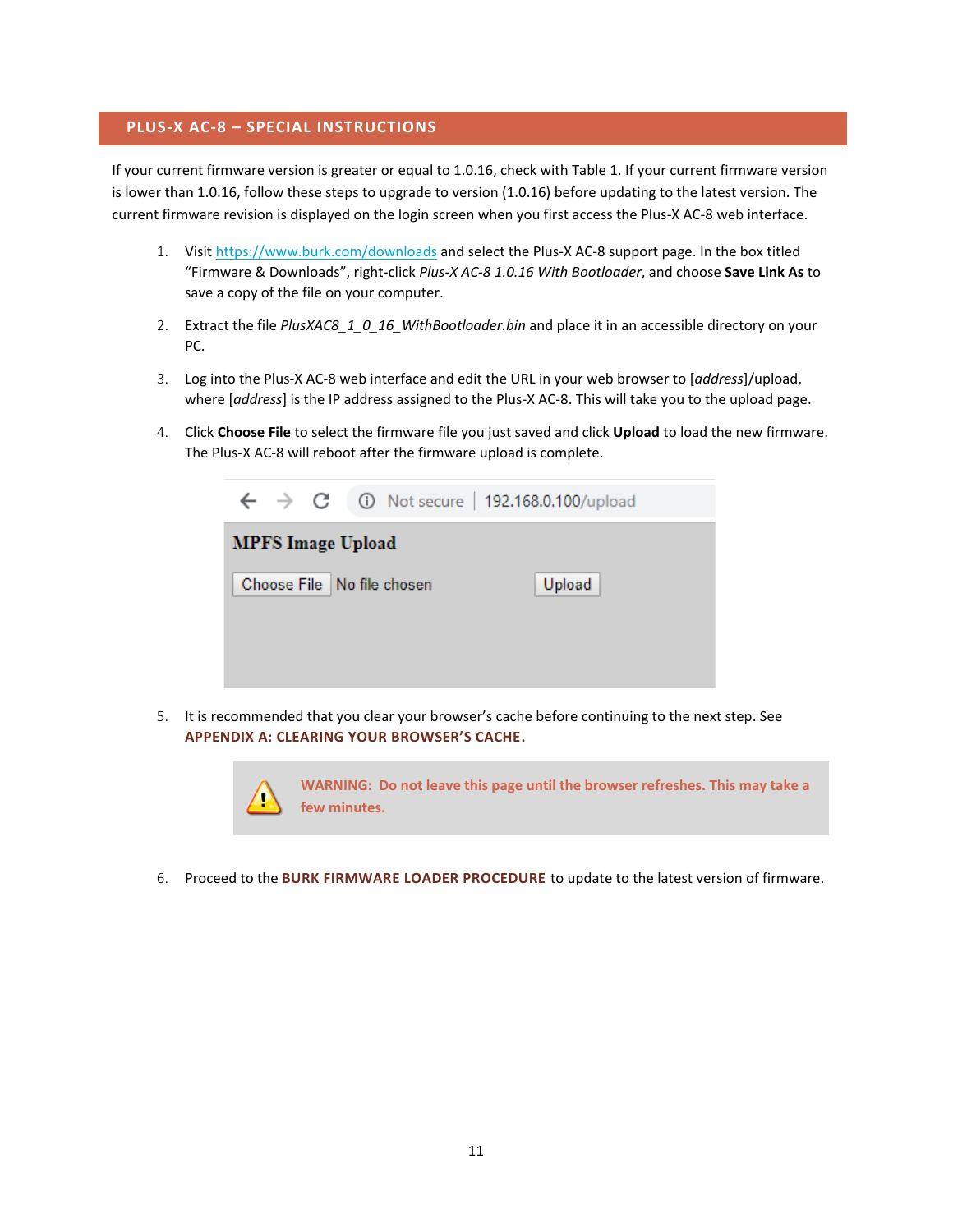# <span id="page-13-0"></span>**PLUS-X DUAL IP-8 ADAPTER - SPECIAL INSTRUCTIONS**

If your current firmware version is greater or equal to 1.0.10, check with Table 1. If your current firmware version is lower than 1.0.10, follow these steps to upgrade to version (1.0.10) before updating to the latest version. The current firmware revision is displayed on the login screen when you first access the Plus-X IIU web interface.

- 1. Visi[t https://www.burk.com/downloads](https://www.burk.com/downloads) and select the Plus-X Dual IP-8 Adapter support page. In the box titled "Firmware & Downloads", right-click *Plus-X Dual IP-8 Adapter 1.0.10 With Bootloader*, and choose **Save Link As** to save a copy of the file on your computer.
- 2. Extract the file *PlusX\_IP8\_1\_0\_10\_WithBootloader.bin* and place it in an accessible directory on your PC.
- 3. Log into the Plus-X Dual IP-8 Adapter web interface and click on the **Upload Firmware** link.
- 4. Click **Browse** to select the firmware file you just saved and click **Upload** to load the new firmware. The Plus-X Dual IP-8 Adapter will reboot after the firmware upload is complete.

| → R http://192.168.0.77/inc Q - R C X Burk Technology Plus-X D X   | n ★ ¤   |
|--------------------------------------------------------------------|---------|
| <b>URK</b><br><b>Plus-X Dual IP-8 Adapter</b><br><b>TECHNOLOGY</b> |         |
| <b>Upload Firmware</b><br><b>Channel Values</b><br>Settings        | Log Off |
| <b>Upload Firmware File</b>                                        |         |
| Upload<br>Browse.                                                  |         |
|                                                                    |         |
|                                                                    |         |

5. It is recommended that you clear your browser's cache before continuing to the next step. See **[APPENDIX A: CLEARING YOUR BROWSER'S CACHE](#page-19-0).**



6. Proceed to the **[BURK FIRMWARE LOADER PROCEDURE](#page-16-0)** to update to the latest firmware version.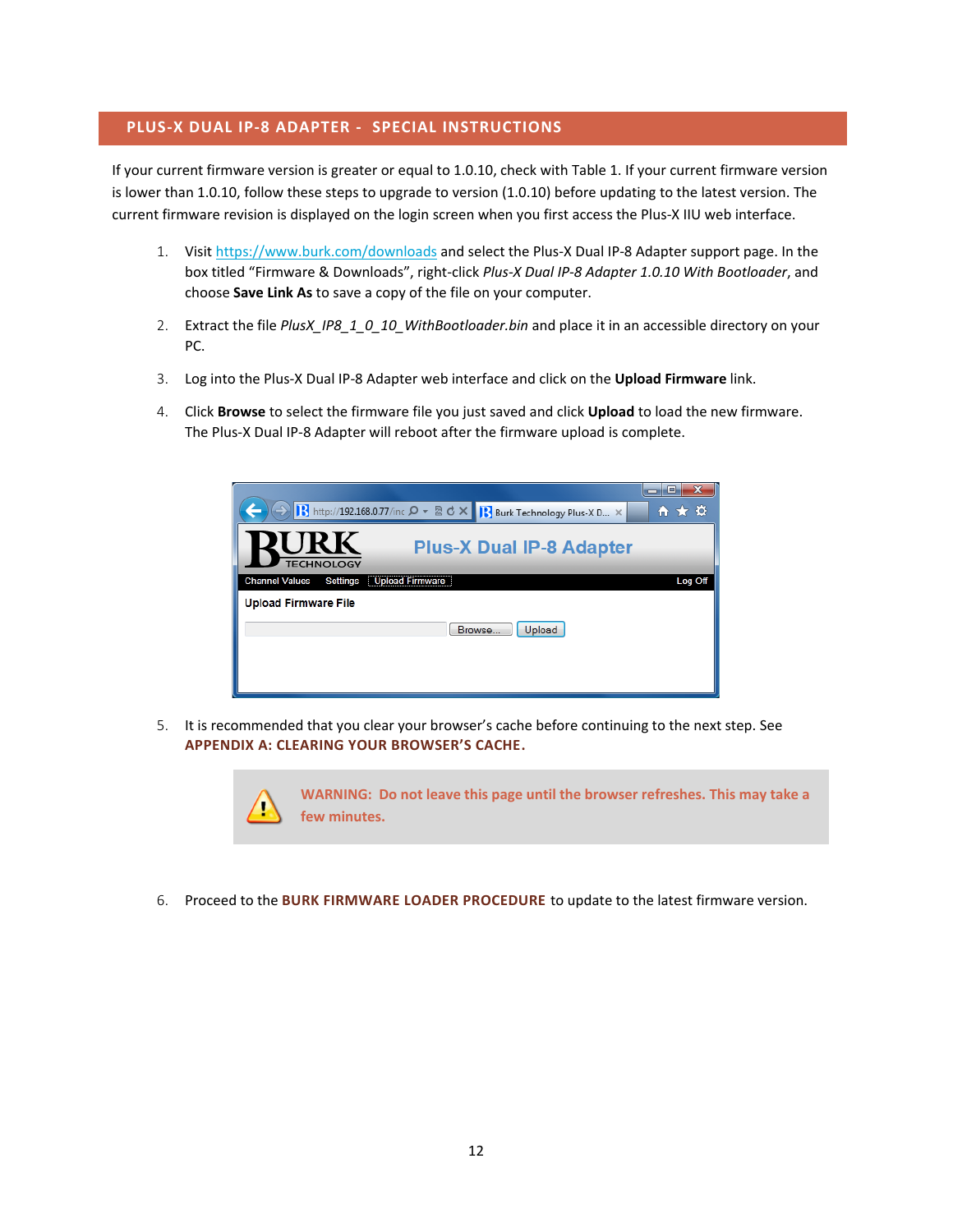#### <span id="page-14-0"></span>**PLUS-X GSC ADAPTER – SPECIAL INSTRUCTIONS**

Check firmware version on login screen when you first access the Plus-X GSC Adapter web interface. If your current firmware version is greater or equal to 1.0.10, check with Table 1. If your current firmware version is lower than 1.0.10 you cannot upgrade directly to the latest firmware version. First update to version 1.0.14 before updating to the latest version.

- 1. Visi[t https://www.burk.com/downloads](https://www.burk.com/downloads) and select the Plus-X GSC Adapter support page. In the box titled "Firmware & Downloads", right-click *Plus-X GSC Adapter 1.0.14 With Bootloader*, and choose **Save Link As** to save a copy of the file on your computer.
- 2. Extract the file *PlusX\_GSC\_1\_0\_14\_WithBootloader.bin* and place it in an accessible directory on your PC.
- 3. Log into the Plus-X GSC Adapter web interface and click on the **Upload Firmware** link.
- 4. Click **Choose File** and select the firmware file you saved above.
- 5. Click **Upload** to load the new firmware. The Plus-X GSC Adapter will reboot after the firmware upload is complete.

| <b>Plus-X GSC Adapter</b><br><b>TECHNOLOGY</b>               |                 |                             |                            |                        |         |
|--------------------------------------------------------------|-----------------|-----------------------------|----------------------------|------------------------|---------|
| <b>Channel Values</b>                                        | <b>Settings</b> | <b>Status Configuration</b> | <b>Relay Configuration</b> | <b>Upload Firmware</b> | Log Off |
| <b>Firmware Image Upload</b><br>Choose File   No file chosen |                 | Upload                      |                            |                        |         |

6. It is recommended that you clear your browser's cache before continuing to the next step. See **[APPENDIX A: CLEARING YOUR BROWSER'S CACHE](#page-19-0).**



7. Proceed to the **[BURK FIRMWARE LOADER PROCEDURE](#page-16-0)** to update to the latest version.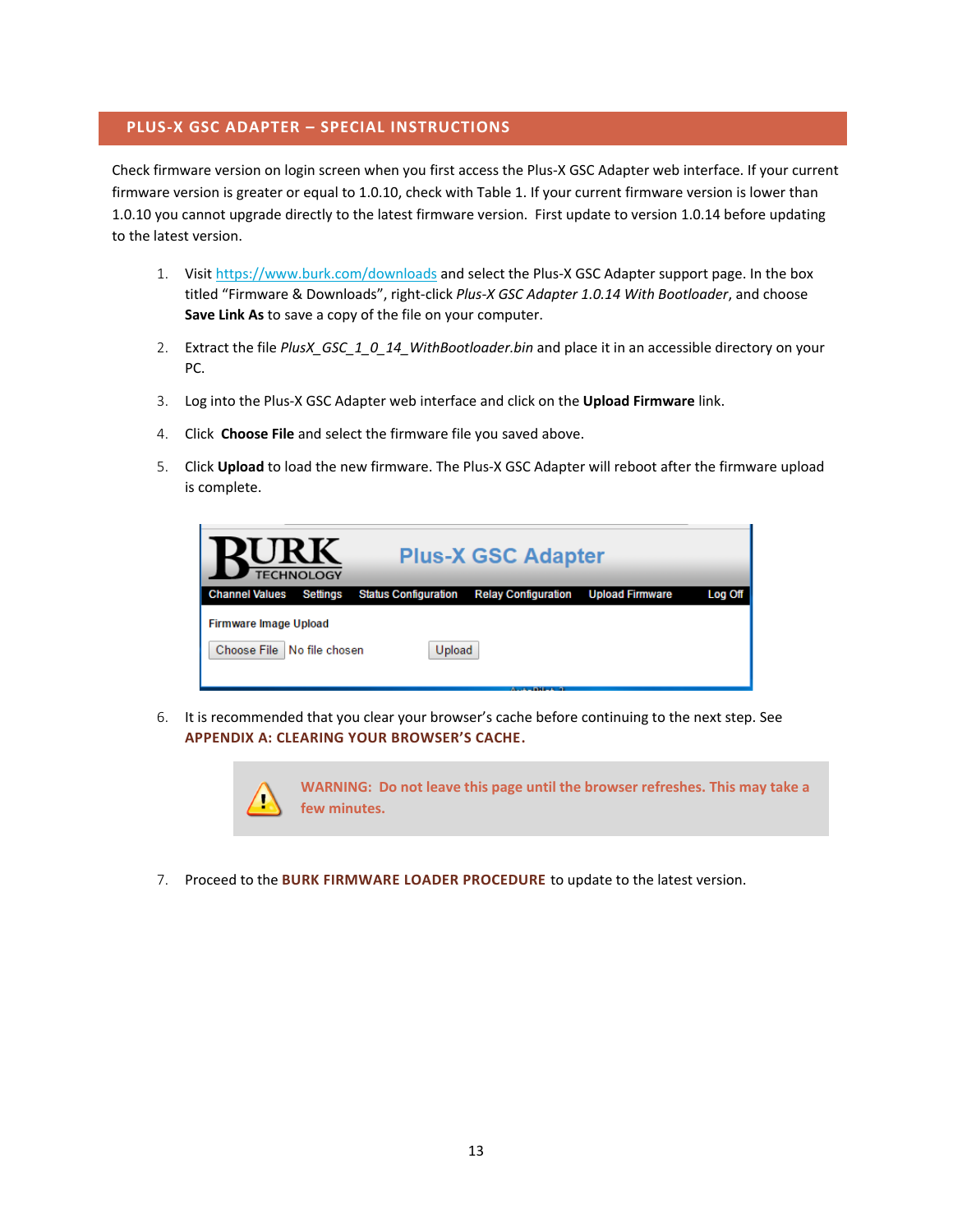## <span id="page-15-0"></span>**PLUSCONNECT GATESAIR Z – SPECIAL INSTRUCTIONS**

The PlusConnect GatesAir Z uses its serial port to update the firmware using the Serial Pic Loader program which can be downloaded here[: SerialPicLoader.exe Download.](https://www.burk.com/assets/burk/products/SerialPicLoader.exe) You will need to connect a DB9 serial null modem cable from the PC to the Plus connect to communicate with the Serial Pic Loader.

|                  | PlusConnectHZ Firmware L                |  |        |
|------------------|-----------------------------------------|--|--------|
| Hex File         | ware\1.13\PlusConnect_Harris_Z_1_13.hex |  | $\sim$ |
| <b>Baud Rate</b> | 9600                                    |  |        |
| <b>COM Port</b>  | COM <sub>1</sub><br>Load                |  |        |
|                  |                                         |  |        |

- 1. Download the latest GatesAir Z firmware from the link here: [PlusConnect Downloads.](https://www.burk.com/support/downloads/PlusConnect-supTMsup-47)
- 2. Press and hold the config button on the back of the PlusConnect while powering it up then release after 2 seconds to prepare it to accept firmware.
- 3. Start the Serial Pic Loader application.
- 4. Unzip the download package and load the .hex file for the PlusConnect Harris/GatesAir Z in the hex file field.
- 5. Set the baud rate to 9600 and set the COM port to the appropriate COM port for your setup.
- 6. Click Load and wait for a message that it completed successfully.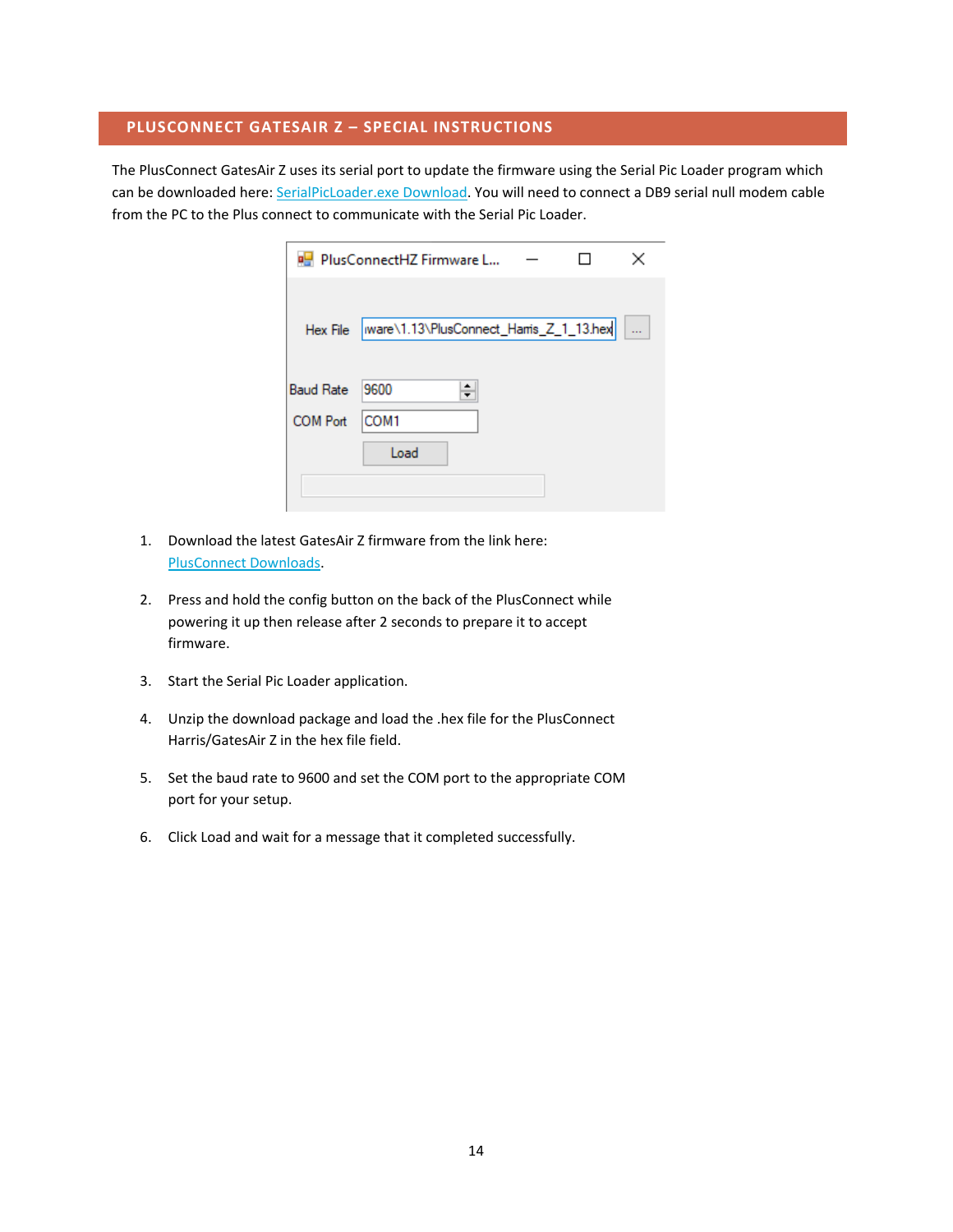## <span id="page-16-0"></span>**BURK FIRMWARE LOADER PROCEDURE – APPLICABLE TO ALL PRODUCTS**

#### <span id="page-16-1"></span>CONFIRM CURRENT VERSION OF BURK FIRMWARE LOADER ON YOUR COMPUTER

Significant changes have been made to the Burk Firmware Loader. You must use the current version to update the firmware in your Burk product. To find the current version visit<https://www.burk.com/downloads> and select the support page for the Burk Firmware Loader. If needed, download and run the Burk Firmware Loader executable file. This will install the Burk Firmware Loader on your PC.

# <span id="page-16-2"></span>BACK UP YOUR CONFIGURATION

Some firmware updates to ARC Plus, ARC Plus Touch, ARC Plus SL or Arcturus reset the configuration in your unit. Be sure to save a backup configuration using Autoload Plus before proceeding. Networking settings will not change during the update process.

#### <span id="page-16-3"></span>DOWNLOAD FIRMWARE

Visit<https://www.burk.com/downloads> to select the support page for your unit and download the latest firmware version.

**Note: For the ARC Plus, ARC Plus SL, ARC Plus Touch and Arcturus you need to un-compress (un-zip) this folder before using it with Burk Firmware Loader. For all other products DO NOT un-compress (un-zip ) the downloaded file for your product.**

#### <span id="page-16-4"></span>CONFIGURE WINDOWS FIREWALL AND ANTIVIRUS

It may be necessary to configure the Windows Firewall to allow the Burk Firmware Loader to communicate with the device. Follow these instructions to configure the Windows Firewall.

- 1. Click Start > Control Panel > System and Security > Windows Firewall.
- 2. Select **Allow an app or feature through Windows Firewall**.
- 3. Select **Allow another program**.

**Note:** If **Allow another program** is un-selectable, click the **Change Settings** button first to unlock it.

- 4. Click **Browse** and navigate to C:\Program Files(x86)\Burk Technology\Burk Firmware Loader.
- 5. Select **Burk Firmware Loader** > **Open** > **Add** > **OK.**
- 6. Note: Applications and services such as antivirus or malware protection may also need to be disabled in order for FTP and TFP protocols to run updates properly.

**Note:** Antivirus and malware protection programs may also block FTP and TFPT and may need to be disabled as well for the firmware to update successfully.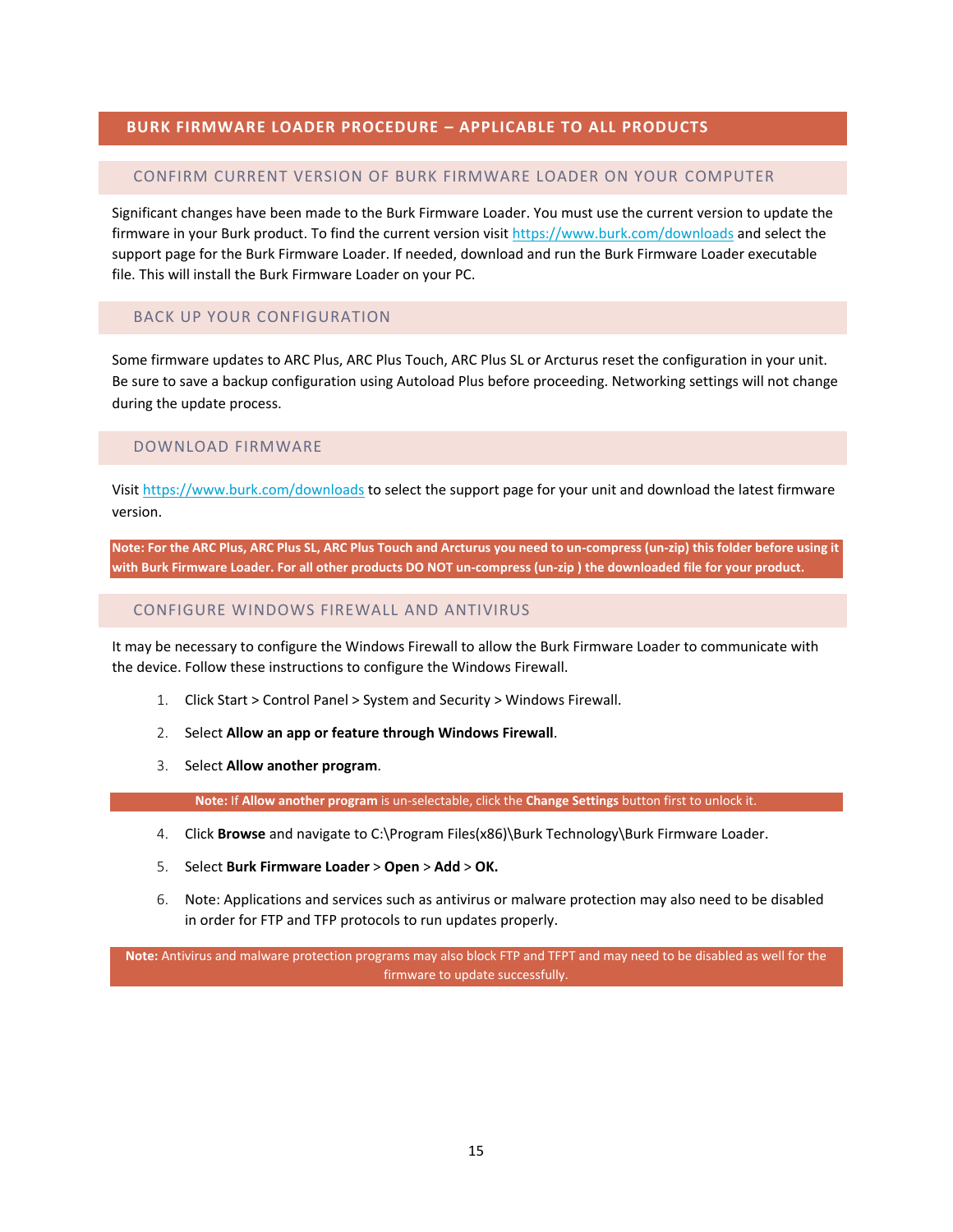<span id="page-17-0"></span>To use the Burk Firmware Loader, follow these instructions.

1. Click **Start** > **All Programs** > **Burk Technology** > **Burk Firmware Loader** and launch the program.

| <b>#3</b> Burk Firmware Loader |         |                                    |           |         |              | П     | $\times$      |
|--------------------------------|---------|------------------------------------|-----------|---------|--------------|-------|---------------|
|                                |         | Select the type of unit to update: |           |         | $\checkmark$ |       |               |
| IP Address:                    |         |                                    |           |         |              |       |               |
| <b>TFTP Port:</b>              | 69<br>÷ |                                    | FTP Port: | 21<br>÷ |              |       |               |
| Usemame:                       |         |                                    | Password: |         |              |       |               |
| Firmware file:                 |         |                                    |           |         |              |       | $\sim$ $\sim$ |
| Version 1.1.5.25414            |         |                                    |           | Upload  |              | Close |               |

2. Select your product type from the dropdown list.

| #5 Burk Firmware Loader                                 |                                    |                                                                                                                                                              |              |       | $\times$ |
|---------------------------------------------------------|------------------------------------|--------------------------------------------------------------------------------------------------------------------------------------------------------------|--------------|-------|----------|
|                                                         | Select the type of unit to update: |                                                                                                                                                              | $\checkmark$ |       |          |
| IP Address:<br>÷<br>69<br><b>TFTP Port:</b><br>Usemame: | Passwor                            | <b>ARC Plus</b><br><b>ARC Solo</b><br>Plus-X<br>PlusConnect<br>FTP Por Climate Guard<br>Archer<br><b>RF</b> Scout Plus<br>Arcturus<br>Dual Switch Controller |              |       |          |
| Firmware file:                                          |                                    |                                                                                                                                                              |              |       | $\cdots$ |
| Version 1.1.5.25414                                     |                                    | Upload                                                                                                                                                       |              | Close |          |

3. Enter your unit's IP Address, Port number (if required), Username and Password.

| <b>RE</b> Burk Firmware Loader |                                                                                                                                                                                          |              |       | ×        |
|--------------------------------|------------------------------------------------------------------------------------------------------------------------------------------------------------------------------------------|--------------|-------|----------|
|                                | <b>ARC Plus</b><br>Select the type of unit to update:                                                                                                                                    | $\checkmark$ |       |          |
| <b>IP Address:</b><br>Usemame: | 2000<br>Port:<br>÷<br>Password:                                                                                                                                                          |              |       |          |
| Firmware file:                 |                                                                                                                                                                                          |              |       | $\cdots$ |
|                                | WARNING: Uploading new firmware to your unit may set the<br>configuration back to factory default. Before uploading fimware,<br>create a back-up configuration file using AutoLoad Plus. |              |       |          |
| Version 1.0.9.27542            | Upload                                                                                                                                                                                   |              | Close |          |

4. Select the .zip folder or .bin file that you previously saved.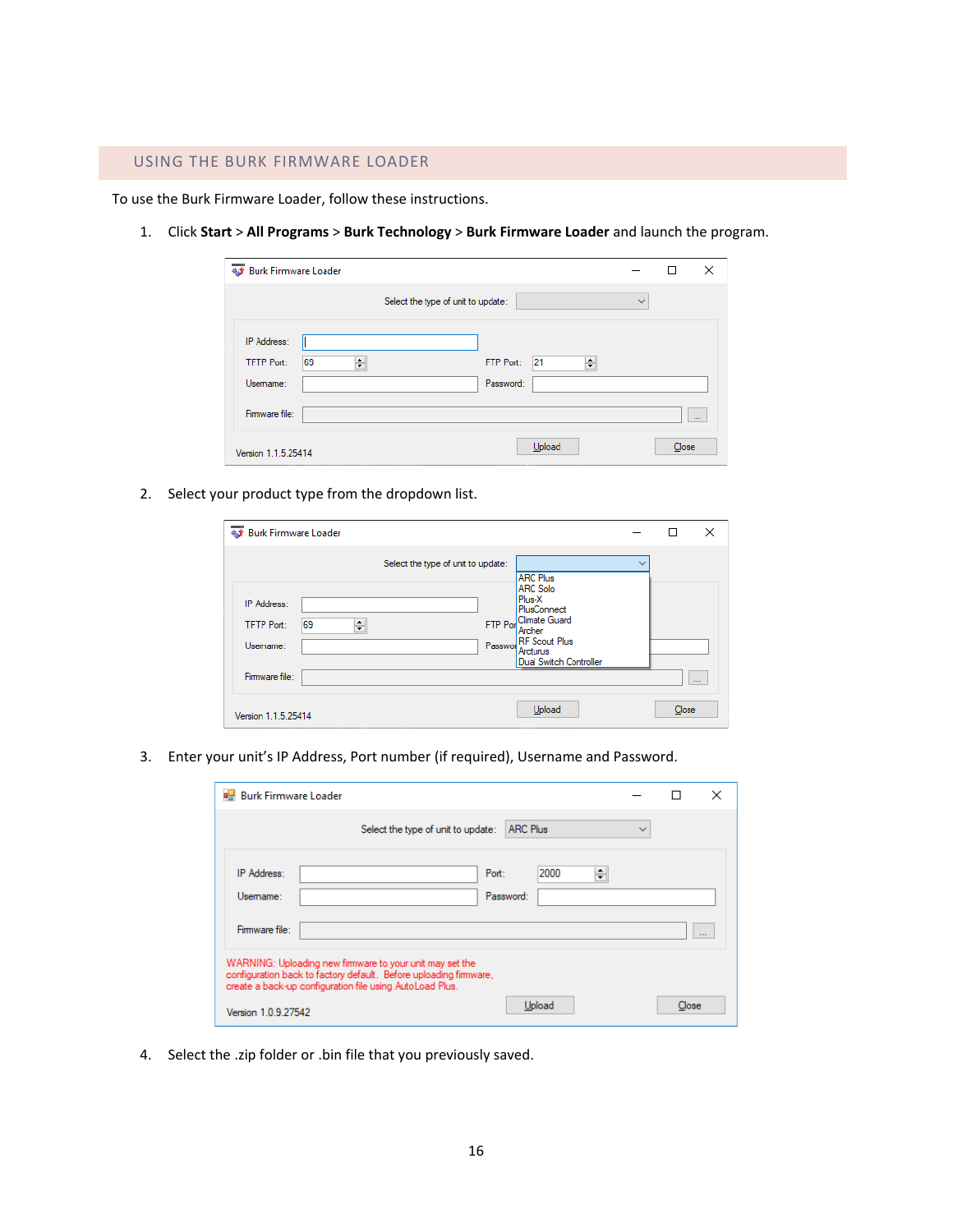**Note**: For the ARC Plus, ARC Plus SL, ARC Plus Touch and Arcturus you need to un-compress (un-zip) this folder before using it with the Burk Firmware Loader. For all other products DO NOT un-compress (un-zip ) the downloaded file for your product.

- 5. For Plus-X devices, ARC Solo, and Archer, enable the unit to accept the firmware upload:
	- a. Direct your browser to the IP address of the Plus-X, ARC Solo or Archer unit, Log on and navigate to the Upload Firmware page.
	- b. Click the **Enable Firmware Upload** button at the center of the page.
	- c. Return to the Burk Firmware Loader within three minutes to complete the upload process.
- 6. Click **Upload** on the Burk Firmware Loader.
- 7. A notification window will open when the upload is complete. Click **OK.**

#### <span id="page-18-0"></span>UPDATING FIRMWARE VIA THE POWER UP BOOTLOADER

This section defines the procedures for updating firmware using the power-on bootloader method on a Plus-X device, PlusConnect (excluding the GatesAir Z) or ARC Solo. If your device cannot be updated with the standard firmware upload method, you can use the power-on bootloader method to avoid sending a unit back for repair. If the device powers up with two amber lights for ~5 seconds then you can follow this procedure to restore the firmware on the unit.

**Note**: Some PlusConnect models such as the GatesAir 3DX do not display the amber lights at power up. This procedure will still work with those models. This procedure will not work on ARC Plus models.

#### **Process**

1)Unplug the Plus-X, PlusConnect or ARC Solo device.

2) Open a command prompt in administrator mode and type the following command: **arp -D**. This will clear the arp table reference to real MAC address for the device. When in bootloader mode, the MAC address uses a default MAC address owned by Microchip.

3) Make sure your network adapter is on the subnet 192.168.0.X.

4) Using the Burk Firmware Loader, enter the IP address 192.168.0.100. No username or password is necessary.

5) In the product firmware zip file, unzip and load the HEX file that does **NOT** have the WithBootloader in the file name. The file you load in the firmware file field should have the product name and firmware revision only.

6) Click upload on the Burk Firmware Loader and then immediately power up the unit.

7) Change the IP on the firmware loader to the unit's original IP address and change the firmware file to the WebPages\_x\_x\_x.bin file. Enter the username and password for this step and click upload so the updated web pages can loaded for the WEB interface.